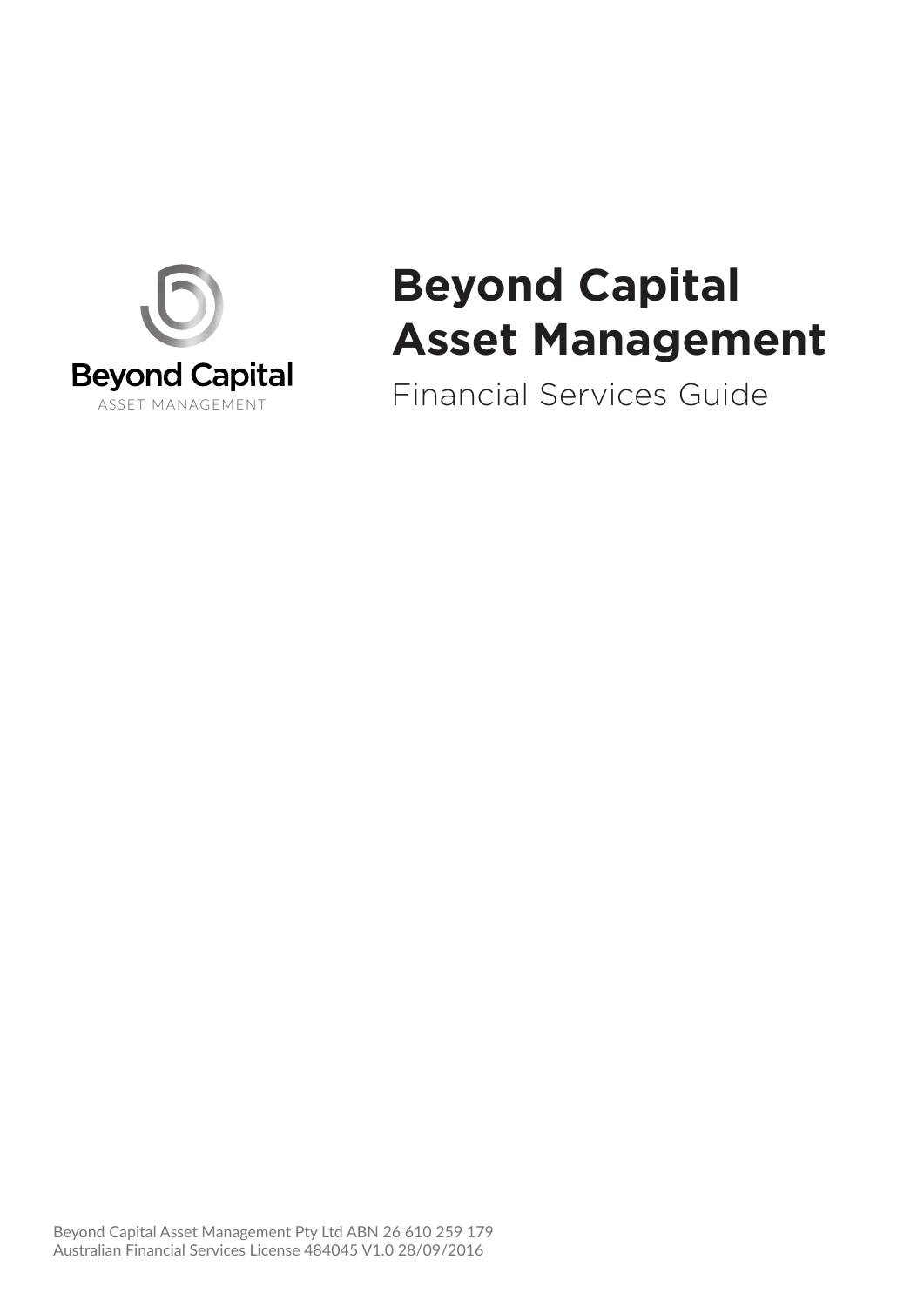# Financial Services Guide

Issue Date: 28th September 2016

# 1. ABOUT THIS FINANCIAL SERVICES GUIDE

This Financial Services Guide (FSG) is designed to provide you with important general information regarding our services and is generally issued prior to providing you with any of our financial products or services. This FSG has been produced and written so as to comply with Australian Securities and Investments Commission (ASIC) requirements in particular referring to Regulatory Guide (RG) 179 & applicable ASIC Class Orders (as varied from time to time) and relevant sections of the Corporations Act 2001 (Cth). The information contained within this guide includes the following:

- 1. About this FSG
- 2. Who we are
- 3. Our contact details
- 4. Financial Services we can offer
- 5. Financial Products we deal in
- 6. Our Advice Policy
- 7. Account opening process
- 8. Using our Services
- 9. Who we act for
- 10. What our services cost you
- 11. Remuneration of other benefits received by our employees
- 12. Referral benefits for other services providers
- 13. Disclosure of any relevant conflicts of interest
- 14. Making a complaint
- 15. Compensation arrangements
- 16. Our record keeping obligations
- 17. Our privacy policy

All information contained in the FSG has been obtained from sources believed to be accurate. The accuracy of third party sources have been relied upon where appropriate. Please contact us if you would like further information on this FSG or on any of our services.

# 2. ABOUT THIS FINANCIAL SERVICES GUIDE

Beyond Capital Asset Management Pty Ltd ACN 610 259 179 who holds Australian Financial Services License (AFSL) # 484045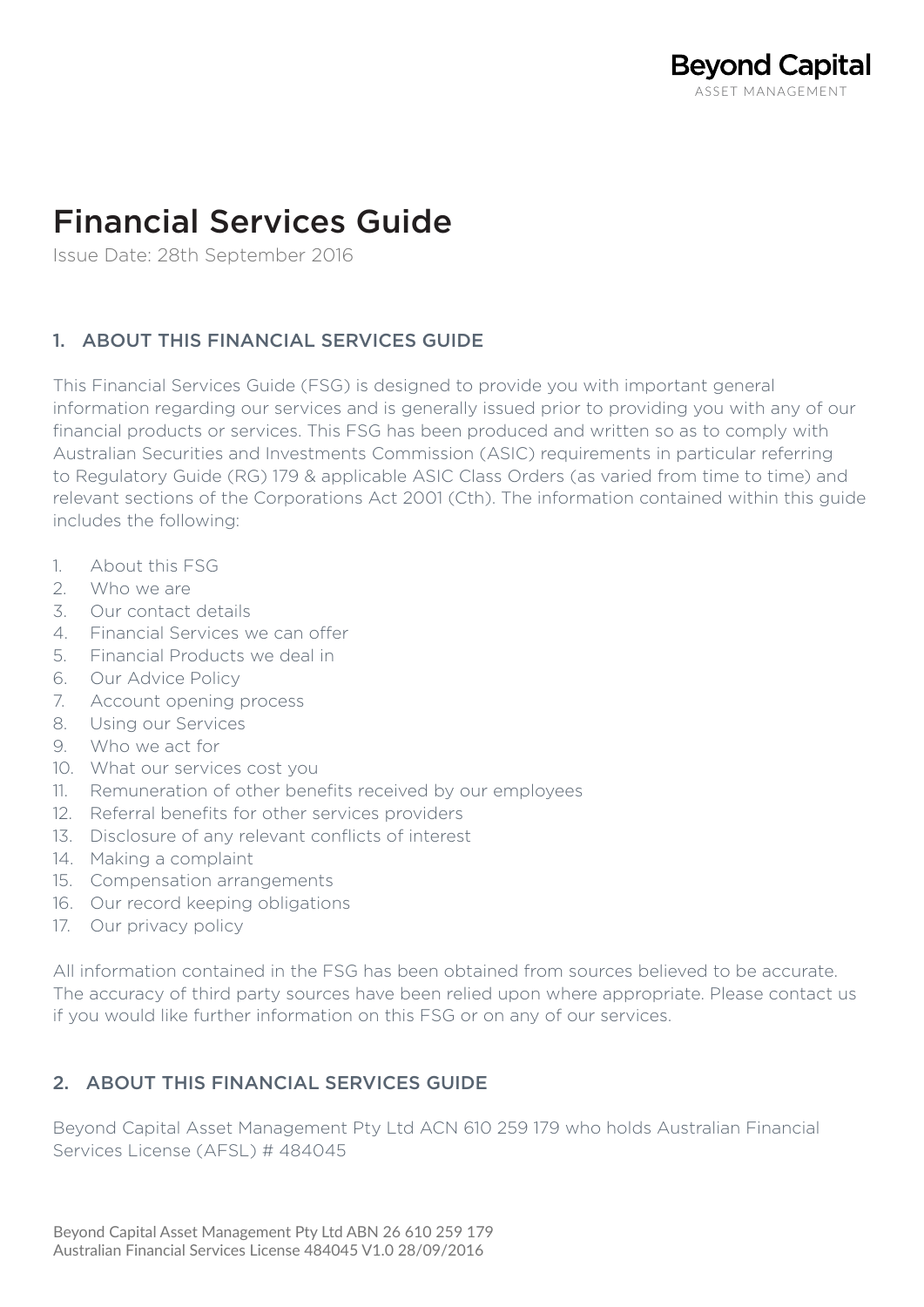# 3. OUR CONTACT DETAILS

 Beyond Capital Asset Management Pty Ltd 2/80 Dover Dr Burleigh Heads QLD 4220 AUSTRALIA EMAIL: backoffice@beyondcapital.com.au WEB: www.beyondcapital.com.au

# 4. FINANCIAL SERVICES WE CAN OFFER

We hold Australian Financial Services License number 484045 and are authorised to provide the following financial services:

- a. Provide financial product advice for the following classes of financial products to both retail and wholesale clients:
	- (i) Deposit and payment products (limited to basic deposit products);
	- (ii) Derivatives;
	- (iii) Foreign exchange contracts;
	- (iv) Interests in managed investment schemes (excluding investor directed portfolio services);
	- (v) Interests in managed investment schemes (limited to MDA Services); and
	- (vi) Securities;
- b. Deal in a financial product by issuing, applying for, acquiring, varying or disposing of a financial product in respect of the following classes of products to both **retail** and wholesale clients:
	- (i) Derivatives;
	- (ii) Foreign exchange contracts;
- c. Deal in a financial product by issuing, applying for, acquiring, varying or disposing of a financial product in respect of interests in managed investment schemes (limited to MDA Services) to retail clients only;
- d. Deal in a financial product by issuing, applying for, acquiring, varying or disposing of a financial product in respect of interests in managed investment schemes (limited to own managed investment schemes) to **wholesale clients** only;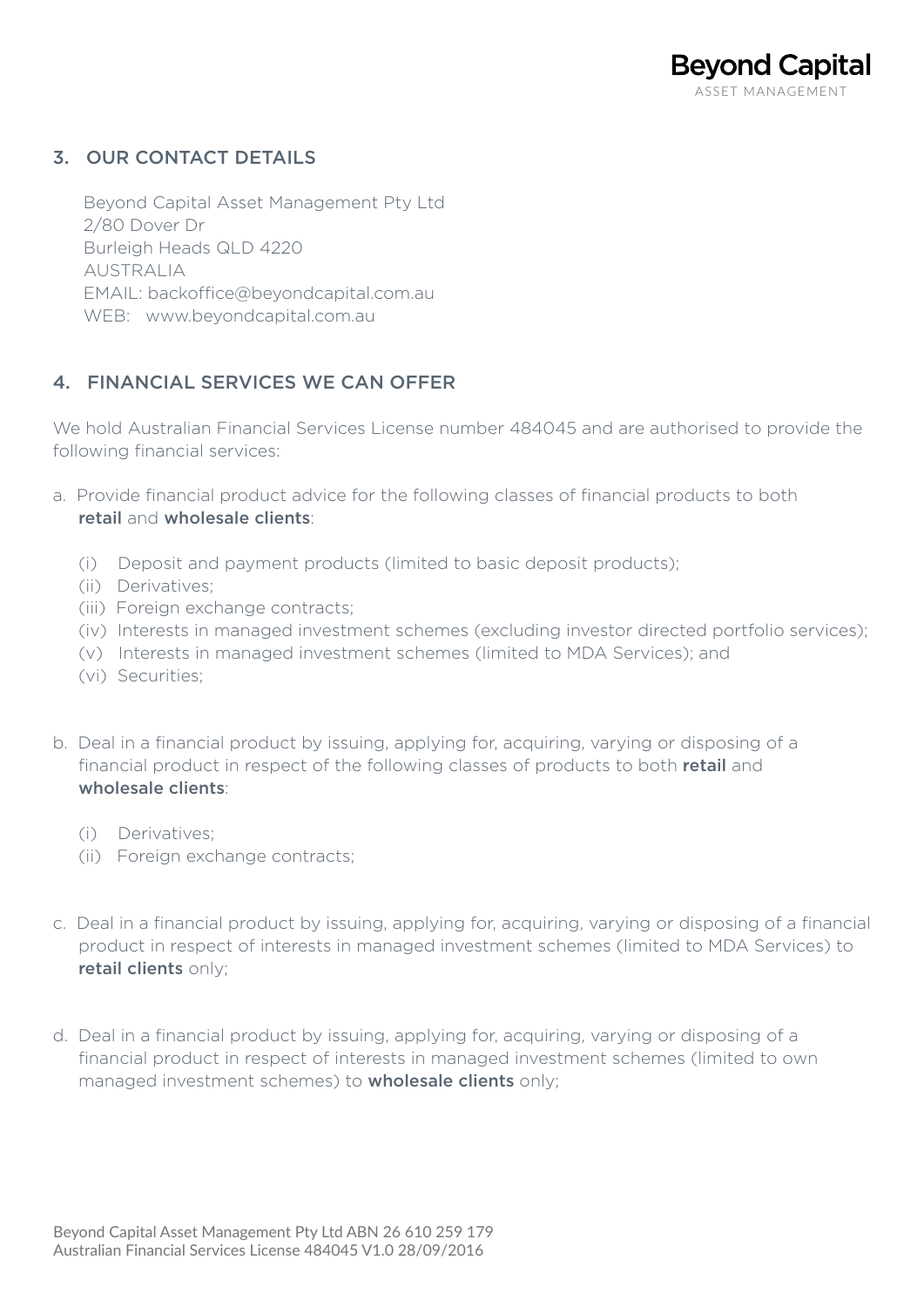- e. Deal in a financial product by applying for, acquiring, varying or disposing of a financial product on behalf of another person in respect of the following classes:
	- (i) Deposit and payment products (limited to basic deposit products);
	- (ii) Derivatives;
	- (iii) Foreign exchange contracts;
	- (iv) Interests in managed investment schemes (excluding investor directed portfolio services);
	- (vi) Securities;

# 5. FINANCIAL PRODUCTS WE DEAL IN

Beyond Capital Asset Management offers its client general and personal advice and/or transaction services on the following financial products:

- a. Spot and forward foreign exchange contracts;
- b. Margin foreign exchange and margin foreign exchange options in respect of all major currencies and currency crosses (Margin Contracts);
- c. Contracts for Difference (CFDs) in respect of equities, currencies, bullion, commodities and indices;
- d. Exchange Traded Securities
- e. Exchange Traded Derivatives
- f. Other Non Exchange Traded Derivatives (Over the Counter or OTC)
- g. Currency conversion and transfer payment information and support; and
- h. Such other products as are notified to you from time to time.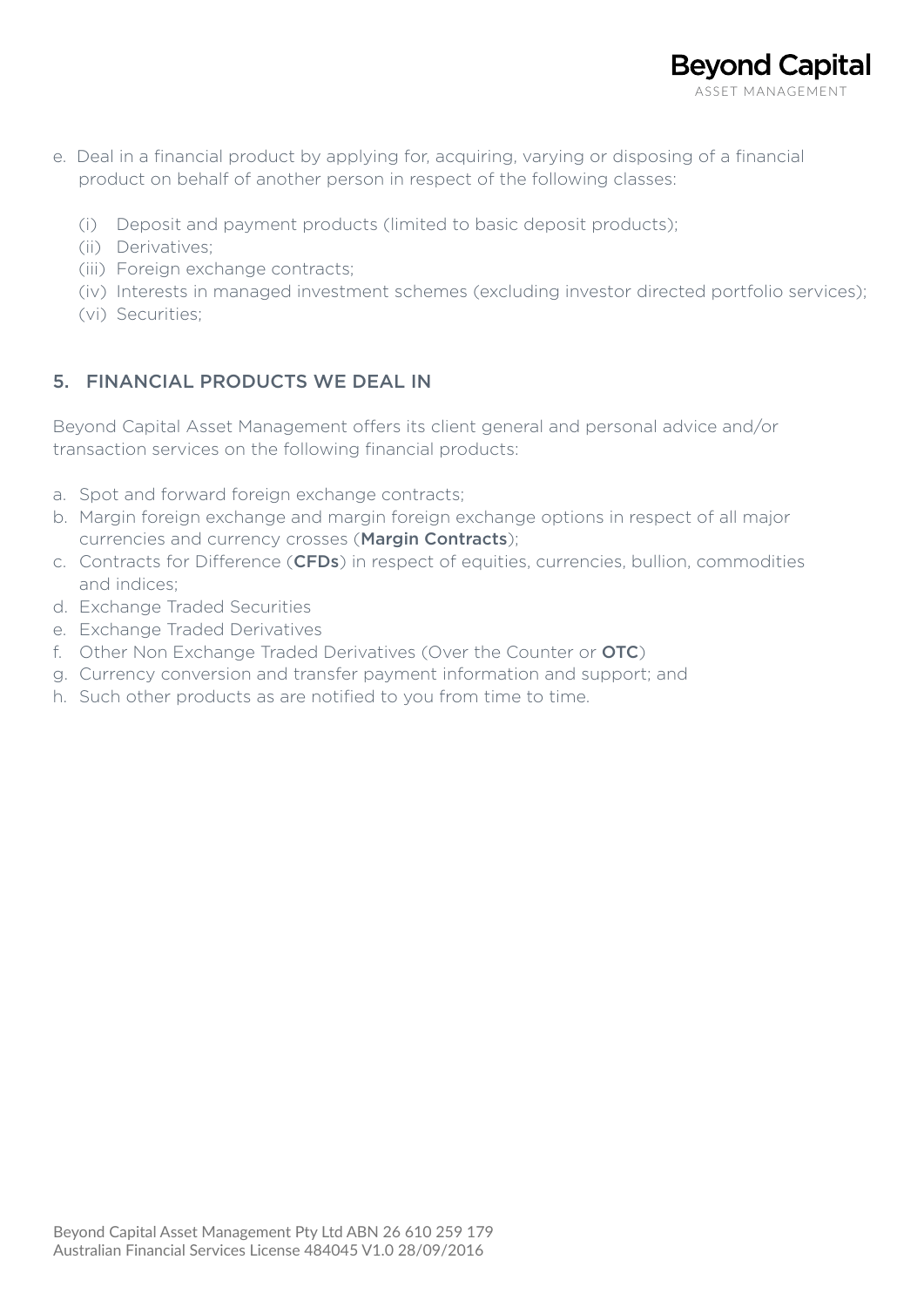

# 6. OUR ADVICE POLICY

**Transactional Broking (Dealing and or Broking)** - Beyond Capital Asset Management does not provide personal advice in relation to independently trading financial products such as securities, derivatives and foreign exchange contracts; we act in a broking or dealing capacity only. Any advice we provide to you as a retail client, when we are acting in a broking or dealing capacity, does not take account of your personal circumstances and therefore must be considered "General Advice" only. In this instance, you should seek independent professional advice to ascertain whether our advice and the financial products you are dealing in are appropriate for your circumstances. Newsletters, trade alerts and research papers are examples of General Advice we may provide to you.

Managed Discretionary Account (MDA) - Where appropriate Beyond Capital Asset Management, having considered your personal circumstances, needs and objectives, Beyond Capital will provide you with specific personal advice and issue you with an MDA services contract (MDA Contract). Beyond Capital cannot provide MDA services until you enter into an MDA Contract. These services will be conducted upon evaluation of your investor profile, upon completion of this should the investment be deemed appropriate based on the information provided by you, Beyond Capital will issue you with a Statement of Advice (SOA).

A fundamental feature of an MDA service is that you provide authority to someone else (your investment adviser i.e. Beyond Capital Asset Management) to invest in financial products on your behalf without prior reference to you, or consent from you for each individual transaction.

When providing this MDA service to you we are required to adhere to an agreed Investment Program provided with the SOA and MDA Contract outlining a range of investment parameters that have been tailored to your personal circumstances and risk profile.

Before taking any action to acquire any of the financial products or services mentioned in this FSG you should consider whether the service is appropriate having regard to your personal circumstances. You should also ensure that you understand the risks associated with the financial services you enter into with Beyond Capital Asset Management. Risks associated with the specific Investment Program are outlined on the MDA Contract provided. Prior to entering into the MDA contract if you do not understand these risks you should contact Beyond Capital Asset Management or seek independent advice.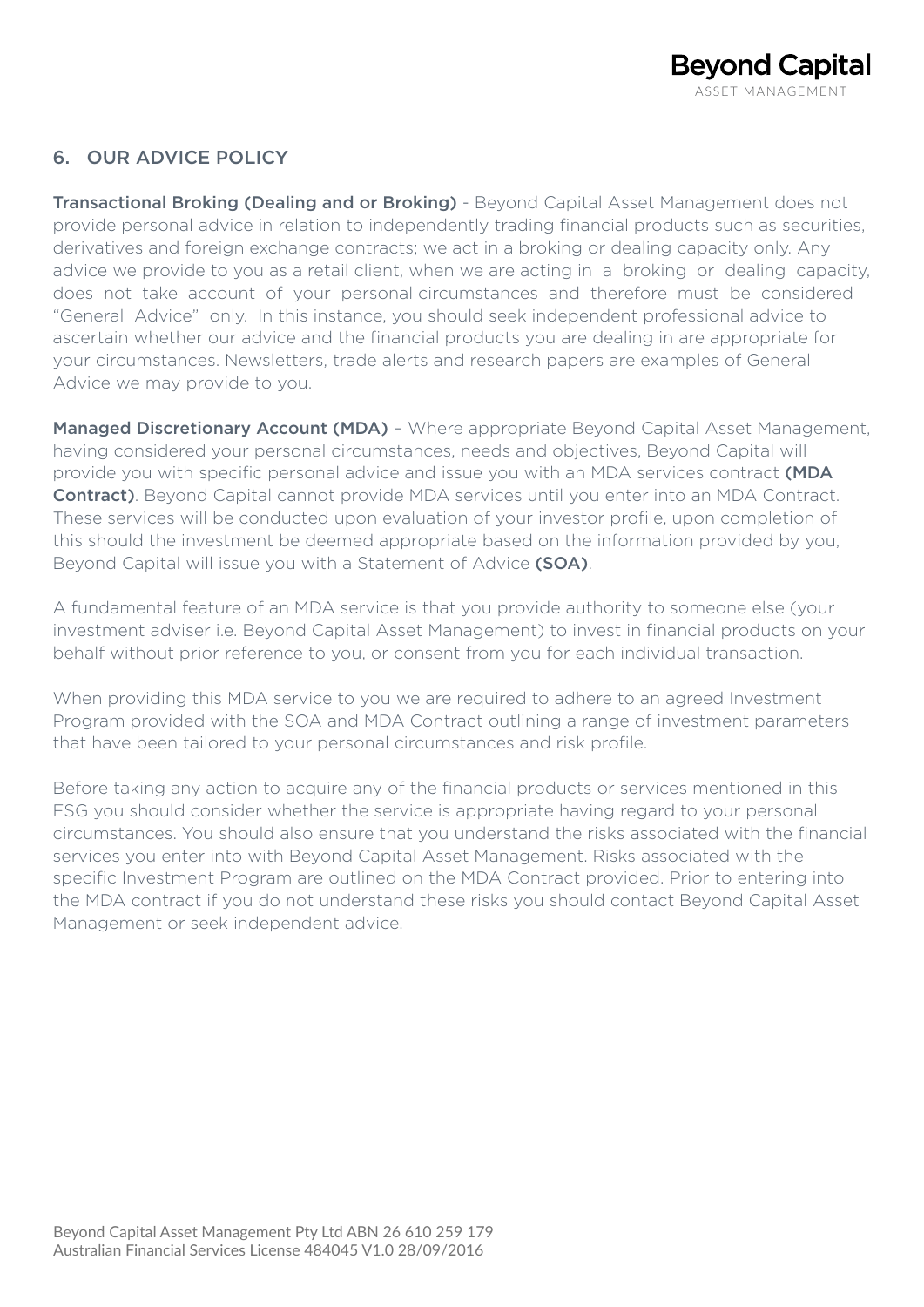You will be provided direct access to the MDA so you can review all transactions and the implementation of the Investment Program. As the MDA investment account is in your name, you have full access to the system to monitor performance and control investment. The Investment Program will be reviewed annually to determine if it is still appropriate for you. If your personal circumstances, investment parameters or risk profile change after your Investment Program is finalised then you must advise Beyond Capital as soon as possible so that an updated Investment Program can be developed for you. The Investment Program in the MDA Contract has been prepared in accordance with Division 3 Part 7.7 and Division 2 of Part 7.7A of the Corporations Act.

The Investment Program includes:

- A summary of the nature and scope of the discretions that you will be authorized and required to exercise;
- Information on significant risks associated with the MDA Contract;
- The basis the MDA Contract is considered suitable to your financial circumstances;
- Warnings that the MDA Contract:
	- o May not be suitable for the client if the client has provided limited or inaccurate information about the relevant circumstances; and
	- o May cease to be suitable if the client's relevant personal circumstances change.

The key risks to be considered when authorising an MDA service:

- Authority may be used to invest in assets which may not suit your objectives, needs and risk level,
- Authority may be used to invest in assets that may be unsuitable to you from a social or ethical position,
- You may be subject to financial losses for investment decisions made, and
- We may exercise discretion in relation to corporate actions that may not be suited to your requirements.

We will provide regular quarterly reporting on the MDA services we provide to you. Please contact us should you require additional information.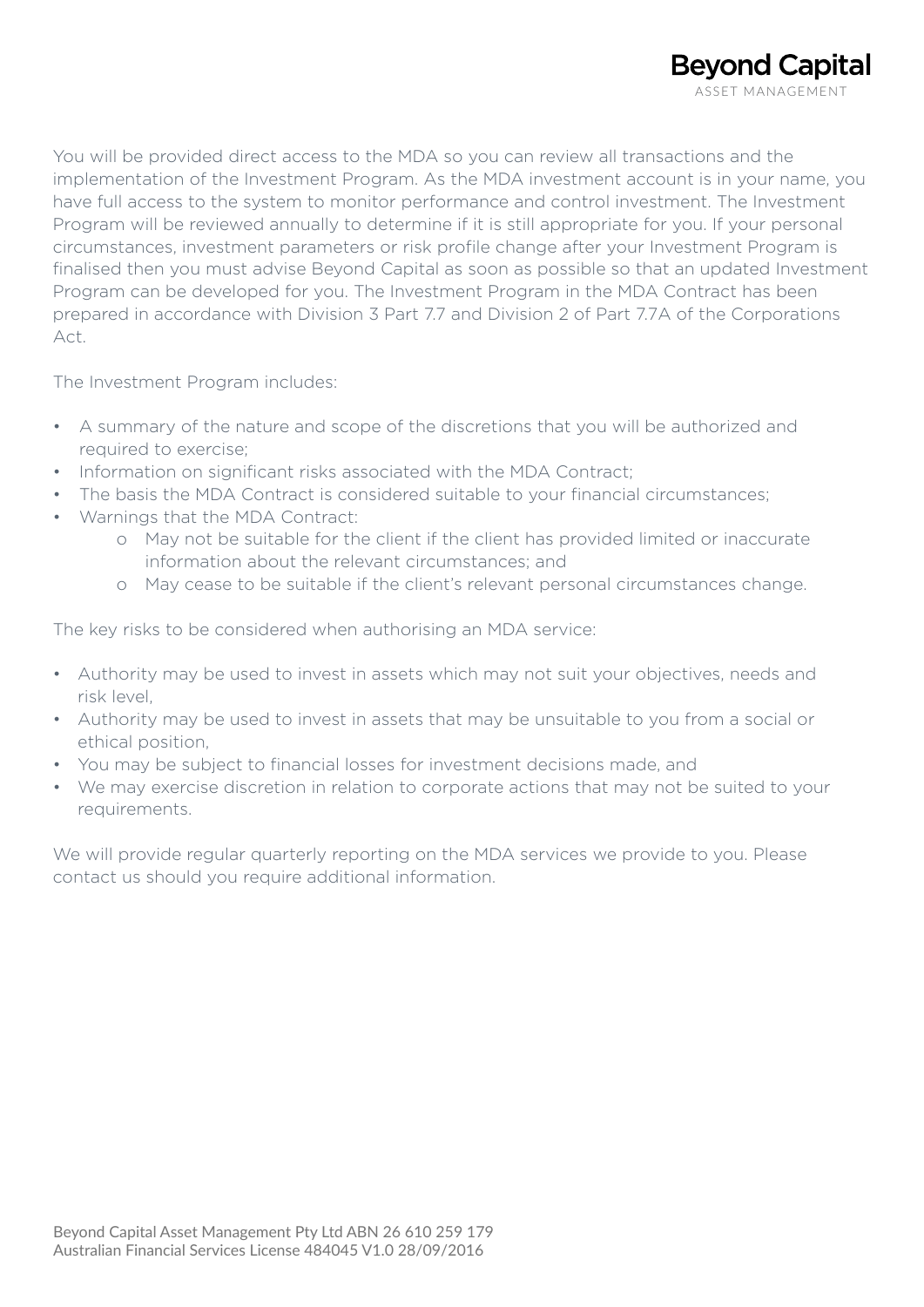# 7. ACCOUNT OPENING PROCESS

Before a MDA can be opened and operated on your behalf:

We are required to:

- send you our FSG and Supporting Account Opening and Disclosure Documentation;
- complete a Client Profile Questionnaire (Investor Profile), which we use to produce your SoA to ensure operating a MDA in accordance with the Investment Program, is in fact appropriate for you;

and you must then:

- consider our FSG carefully;
- consider, sign and return our MDA Contract & Investment Program (don't return the Investment Program unless it needs amendment);
- consider sign and return the SoA and Authority to proceed;
- complete the nominated third party broker agreement and application process; and
- contribute funds and/or holdings to the minimum value required.

All Agreements and Account Application material must be duly completed in full, signed and returned to us before your MDA can be opened and investment commence. A copy of the MDA Contract will be returned to you once it is executed by us.

# 8. USING OUR SERVICES

If you wish to utilise Beyond Capital Asset Management services you may issue instructions in person, in writing, by email, via the telephone or via such other method as may be mutually agreed between us, unless we tell you that instructions can only be given in a particular way. Instructions, given to us whether they confirm or revoke an instruction, commitment or notice of request do not take effect unless actually received by us.

#### Self-Directed Clients

Self-directed clients may place instructions via one or more designated trading platforms. Any order restriction times will be governed by the terms and conditions set out by the relevant platform provider (third party execution & clearing broker). If placing by telephone you may do this during Australian business hours 8:30am – 5:30pm, Monday to Friday AEST.

Before you log onto any trading platform to deal in a financial product or ask us to deal in a financial product by telephone, it is important that you understand the risks, costs and benefits of dealing in that financial product. For information on the risks, costs and benefits related to specific financial products you should turn to the relevant product issuers Product Disclosure Statement (PDS) Document.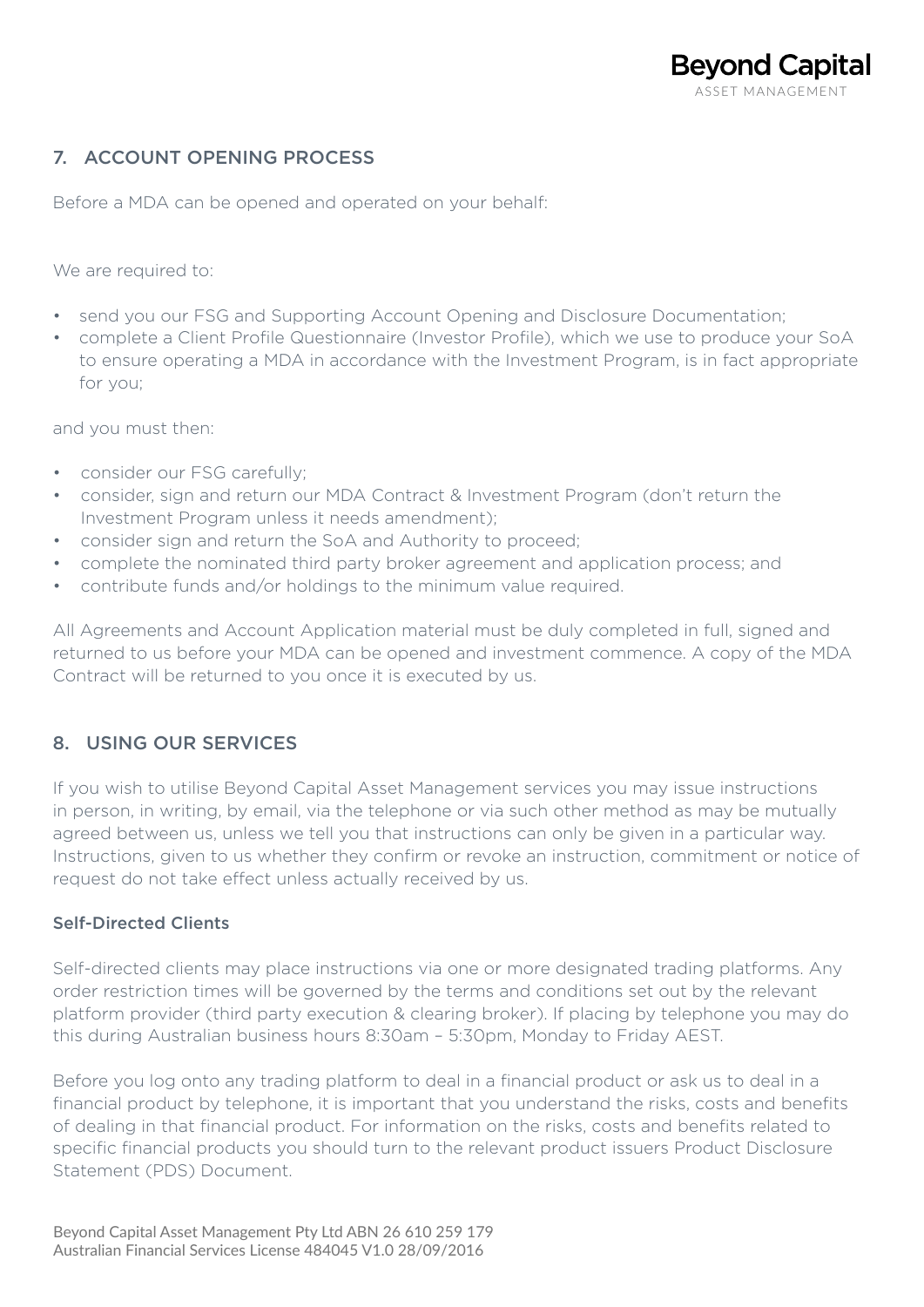#### MDA Clients

Our MDA Service does not include custodial or depository services.

Your MDA broker account will be established at the nominated broker in your name and portfolio holdings will be registered in your name. Doing so maximizes administrative and settlement efficiency, reduces costs, and facilitates your ability to monitor your portfolio. Your holdings will not be pooled with our other MDA Service clients, nor will they be held by, or in the name of, a third-party.

A MDA is an account established in your name, used to make investments on your behalf in accordance with your Investment Program and the discretionary Authority given to us without the need, on each and every occasion, to consult and get your agreement or instructions to sell, buy, apply for or redeem investments in financial products prior to actually doing so.

Specific and on-going discretionary authority is given to us as part of the MDA Contract and dayto-day we are obliged to manage the MDA portfolio in accordance with the agreed Investment Program and your signed Authority. The Investment Program is presented as part of the MDA Contract and/or the SOA and therefore is actually part of the MDA Contract.

By granting us discretionary Authority you are empowering us to deal and invest on your behalf at any time and to bind you to those dealings or investments as if you have placed an order or provided other instruction/s in the usual manner for dealings on an Account which is not a MDA (see section titled "Self Directed Clients"). You would not be able to refuse to accept or settle any transaction executed on behalf of your MDA, as long as we acted in accordance with your Investment Program and the discretionary Authority granted to us, because you didn't give us direct instructions for that transaction.

At all times you will be the registered and beneficial owner of holdings or funds in your MDA, but we will control day-to-day trading or investment on behalf of your MDA. At any particular time, you may not know what holdings your MDA actually holds. You will be able to monitor your MDA by accessing your brokerage account either via our website portal or via your broker platform directly.

We will report to you in the required form each Quarter (or more frequently if you require and we agree). You will be free to meet or consult with us regarding your MDA.

You may contribute further funds or holdings to your MDA. Subject to the value of your MDA portfolio remaining above \$25,000, you may withdraw holdings or funds. You may expressly instruct, as outlined above, at any time to cease trading your account, which in that instance overrides the discretionary authority previously given to us. You may terminate your MDA Contract by giving notice to us in accordance with the applicable terms.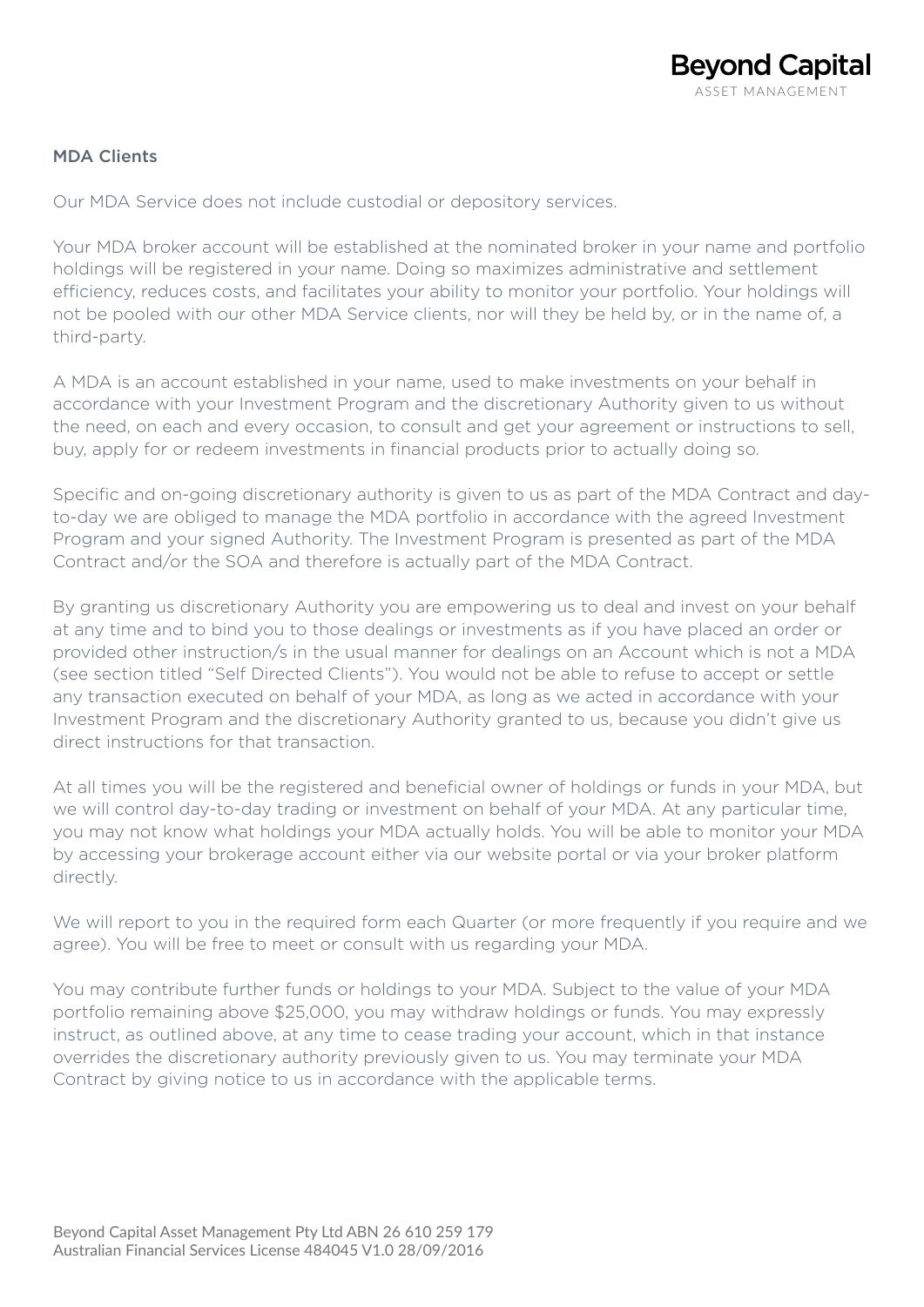#### Outsourcing MDA functions

Beyond Capital enters into outsourcing arrangements to assist us fulfill MDA services.

In relation to MDA services:

- send you our FSG and Supporting Account Opening and Disclosure Documentation;
- complete a Client Profile Questionnaire (Investor Profile), which we use to produce your SoA to ensure operating a MDA in accordance with the Investment Program, is in fact appropriate for you;

and you must then:

- we ensure that potential service providers are assessed to determine whether they can exercise due skill and care by setting performance criteria and regularly assessing performance of service provider against the performance criteria;consider, sign and return our MDA Contract & Investment Program (don't return the Investment Program unless it needs amendment);
- we outsource our accounting, legal, marketing and trading functions (i.e. platform trading where we engage Saxo Capital Markets (Australia) Pty Ltd); and
- we monitor the performance of the providers of the outsourced functions by benchmarking against industry standards or where there are no published standards then we benchmark based on standards of performance deemed appropriate to type of service being provided;
- where a service provider fails to meet a service standard then we will investigate noncompliance and take appropriate steps based on the level of non-compliance and the outcomes of the failure by the service provider. Where systems improvements can be made to improve interaction with the service provider then these will be undertaken promptly to minimize adverse implications for our clients.

#### Risks of MDA Contracts

General Economic Conditions and Market Risk - You should be aware that the price or level of underlying financial products, indices or assets may be subject to fluctuations that relate to factors such as government economic policies, interest rate changes, taxation policies, inflation rate changes, business confidence, the state of world stock markets (in particular the US stock markets) and the state of the Australian and global economies.

MDA Operator - Under the Investment Program, BCAM will seek to generate income and capital growth by trading in futures/derivatives. While it is BCAM's intention to make profits every time we trade, you should be aware that not all trades will result in a profit. There can be no guarantee that the investment strategy will be realised.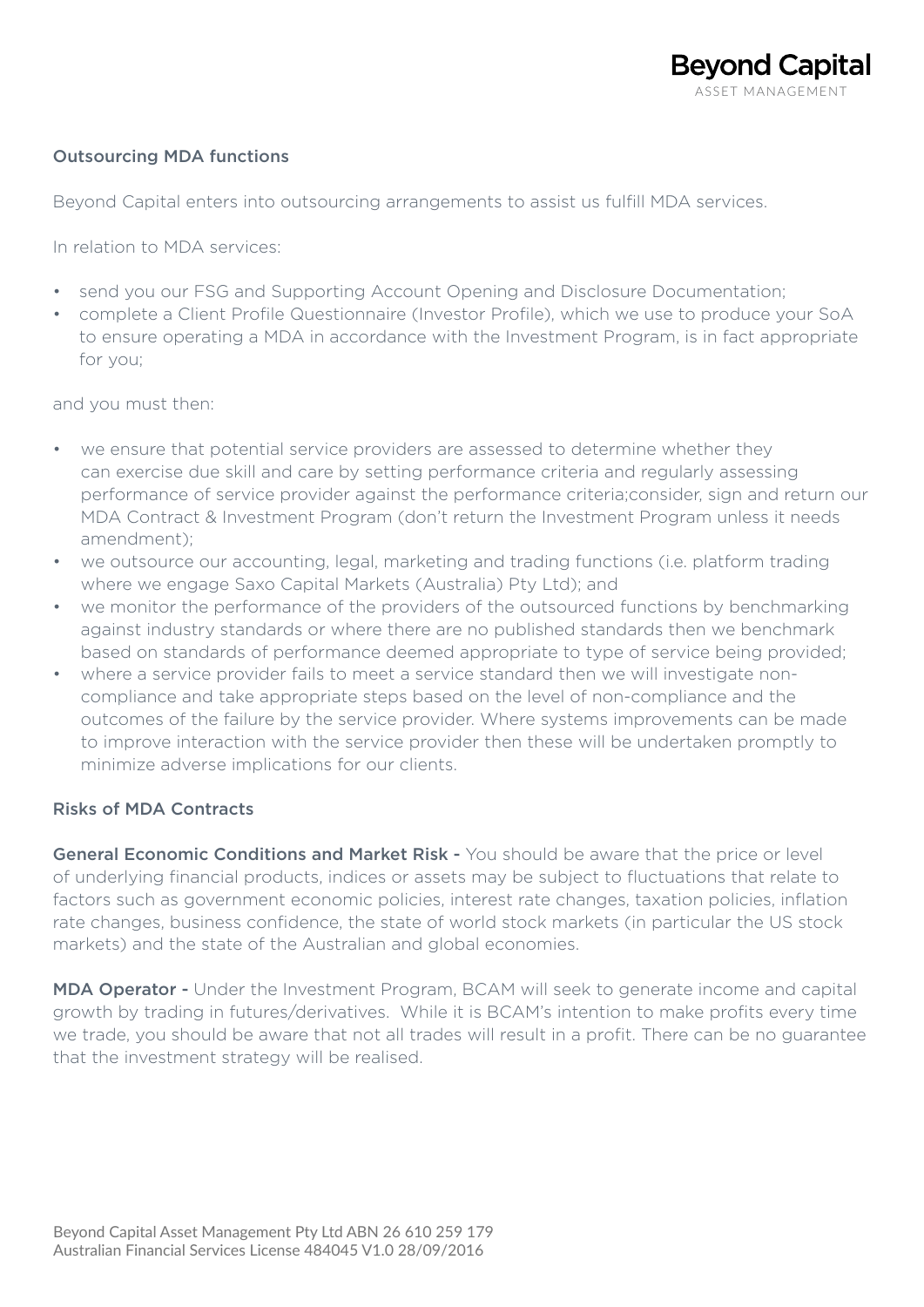#### Outsourcing MDA functions

Leverage Risk - Where possible, the MDA may be operated based on a notional value, i.e. leverage is being used through various financial products to increase the size of your MDA investment account. If leverage is used to make an investment and the market moves against your position, your loss can be much greater than it would have been if the investment had not been leveraged. In general, leverage magnifies both gains and losses.

Liquidity Risk - The MDA may invest in markets that are volatile and which may become illiquid. Accordingly, it may be impossible (in the event of trading halts) or expensive for Beyond Capital to liquidate positions against which the market is moving. Alternatively, it may not be possible in certain circumstances for a position to be initiated or liquidated promptly (in the event of insufficient trading activity in the relevant OTC Derivative margin contract).

**Exchange Rate Risk -** Investment in a MDA must be converted back to Australian dollars following transacting in financial products denominated in other currencies. Accordingly, the price of any Derivative contract traded on international markets and, therefore, the potential profit and loss of the trade, may be affected by any variance in the foreign exchange rate between the time the order is placed and the time it is liquidated, offset or exercised and then converted back to Australian dollars.

Margins - The Client could sustain a total loss of initial margin funds that the Client deposits with the platform provider to establish or maintain a position. If the derivatives or foreign exchange market moves against the Client's position, the Client may be required, at short notice, to deposit with the platform provider additional margin funds in order to maintain the Client's position. Those additional funds may be substantial. If the Client fails to provide those additional funds within the required time the Client's position may be liquidated at a loss and in that event the Client will be liable for any shortfall in its MDA investment account resulting from that failure. This means that you may lose more that your initial investment funds.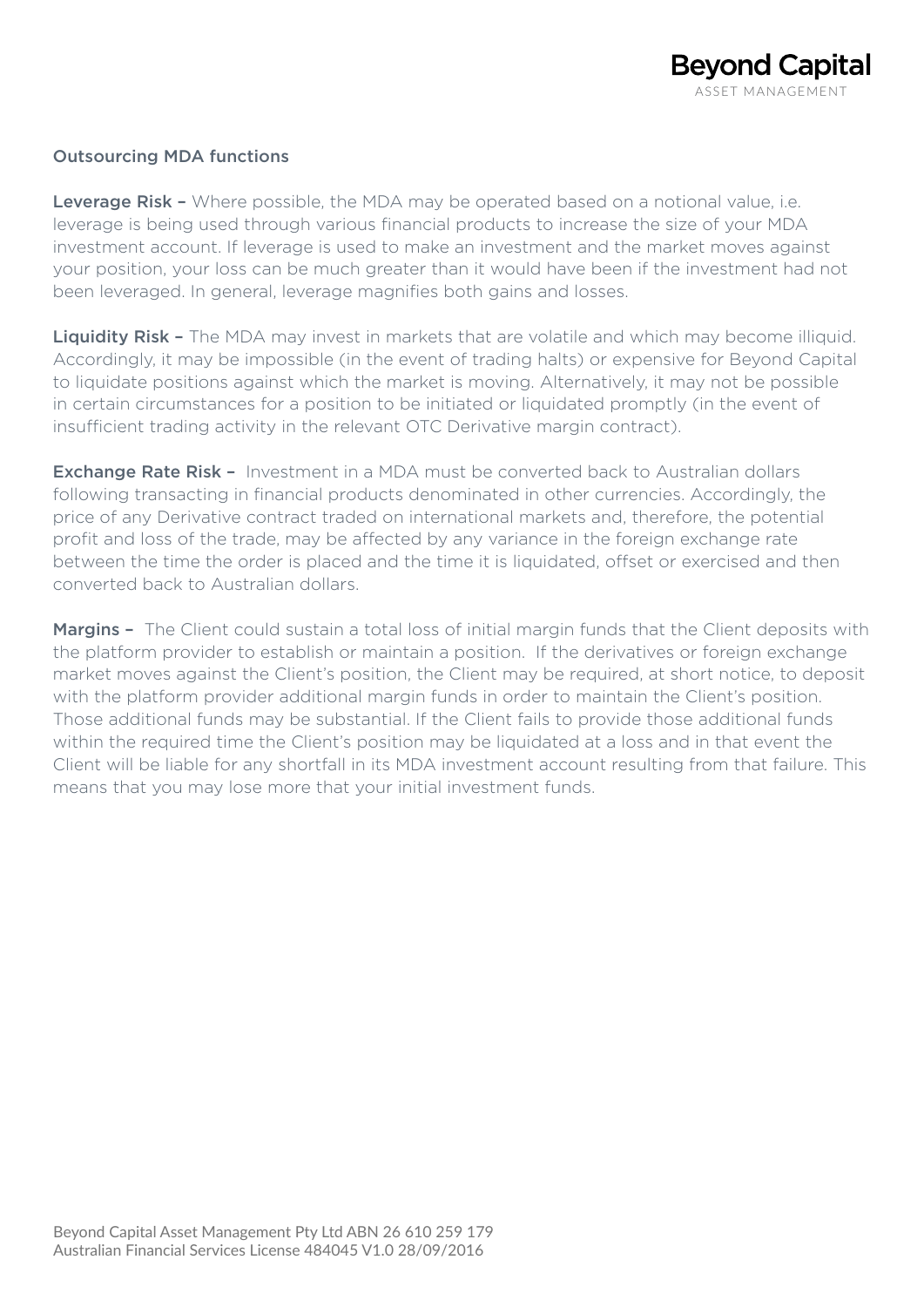Transaction Costs and Risk Management - To reduce the risk of loss, Beyond Capital will utilise certain risk management processes, including undertaking many trades throughout the trading month to diversify across both price and time. You should be aware that each trade placed by BCAM on your behalf will incur transaction costs. Such costs may be significant. In addition, BCAM may utilize internal risk management rules, including the placing of "Good 'Till Cancelled" Stop Loss Orders. However, you should be aware that such strategies will not always adequately protect you from loss (for example, it may not be possible to execute a trade at the defined stop-loss level). Please also refer to the risks summarized in the PDS issued by the platform provider.

Other disadvantages of entering into the MDA Contract and adopting this Investment Program may include but are not limited to:

- 1. Not controlling the day to day investment decisions in relation to your MDA investment account;
- 2. Remaining liable for all transactions made on your MDA investment account by BCAM on your behalf; and
- 3. Needing to continually update Beyond Capital in relation to any change in your personal circumstances so as to ensure the Investment Program remains suitable.

#### How do I know if MDA Contracts are suitable for me?

If you are uncertain whether an MDA Contract is the right investment choice for you then please contact us and we will provide an analysis of your personal circumstances and determine suitability. Please ensure you provide a full and comprehensive summary (with supporting materials) of your asset and liabilities and your financial position to best enable us to determine the most appropriate investment strategy for you.

# 9. WHO WE ACT FOR

Beyond Capital Asset Management acts as an agent and/or an advisor (General Advice) and/or a dealer when you utilise our financial services. Accordingly, Beyond Capital Asset Management is not a market maker or financial product issuer and therefore does not act as the principal in any transactions with you.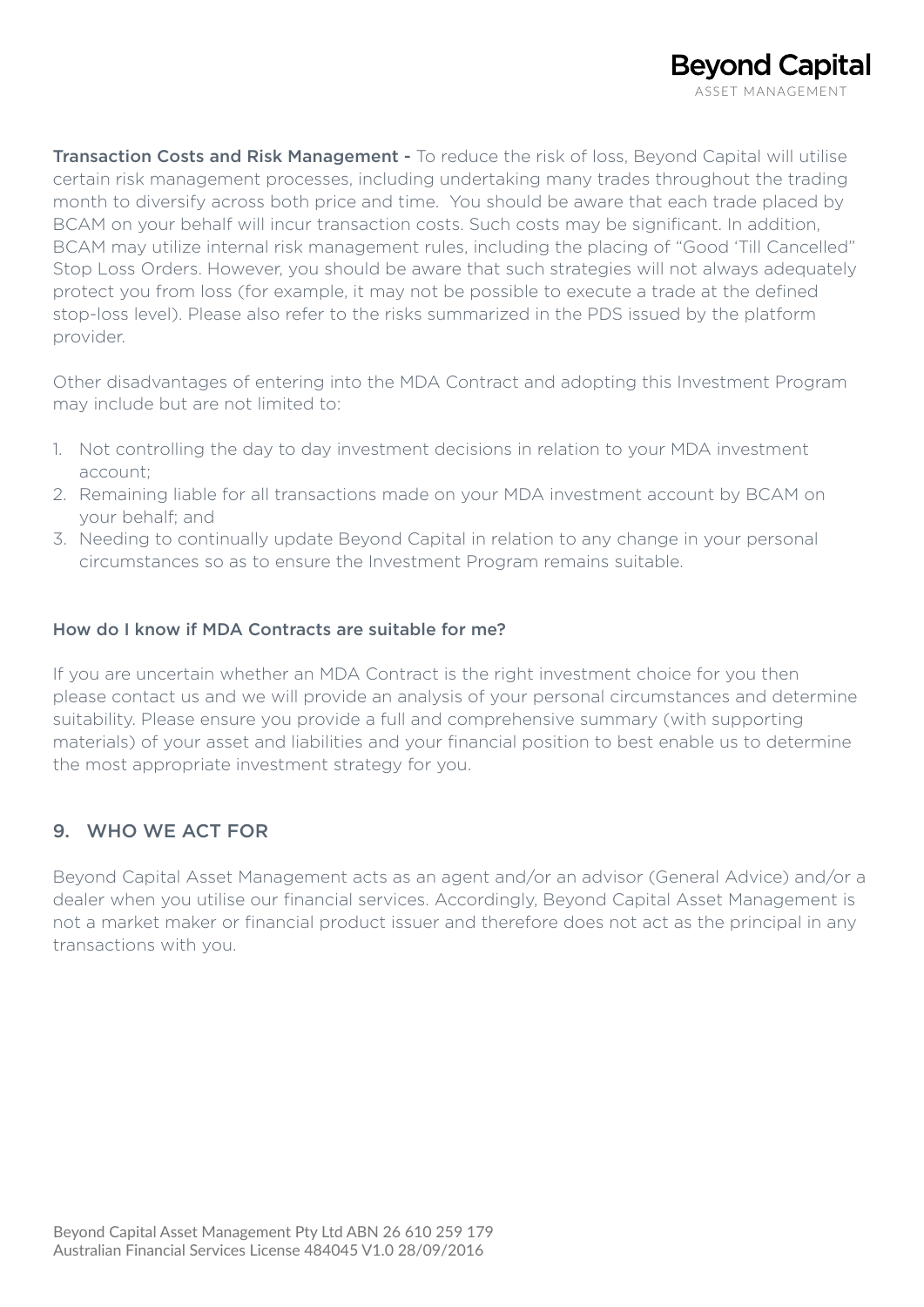# 10. WHAT OUR SERVICES COST YOU

#### MDA Fees:

Specific transaction fees are tailored to each client, and are provided on the MDA contract.

By way of example, our Managed Discretionary Account (MDA) Service contains 2 separate fee components:

- 1. An annual management fee as a percentage of client assets under management (AUM) in MDAs; and
- 2. A performance fee charged as a percentage of positive returns realised on the client's MDA account.

We charge MDA client accounts a fee structure involving:

- 2% annual management fee calculated and paid monthly in arrears; and
- 20% performance fee\* calculated monthly on positive realised returns (net of any cost to deal on the account).

\*All performance fees charged are calculated on a "High Water Mark" (HWM) method. HWM is calculated from the last highest balance of the account net of all transactional and incidental dealing fees for each month, where a profit is realised. In periods where the balance is below the previous HWM no performance fees is charged until the prior HWM has been attained.

All clients will be provided with an outline of the particular fee structure applicable to their individual account, this will be included in the MDA Contract and SOA.

Other products & services: Fees charged on third party execution and clearing broker's platforms the investment is dealt on can be:

- (a) Payment of margin & margin adjustments;
- (b) Rollover charges:
- (c) Interest charges;
- (d) Commission/brokerage or transaction fees; and
- (e) Financing costs.

# 11. REMUNERATION OF OTHER BENEFITS RECEIVED BY OUR EMPLOYEES

Employees of Beyond Capital Asset Management, who provide you with advice and execution services, may receive remuneration for the provision of these services. Any remuneration is discretionary and is assessed as part of the overall success of the business. No adviser is remunerated for providing specific advice that may result in one financial product being recommended over another.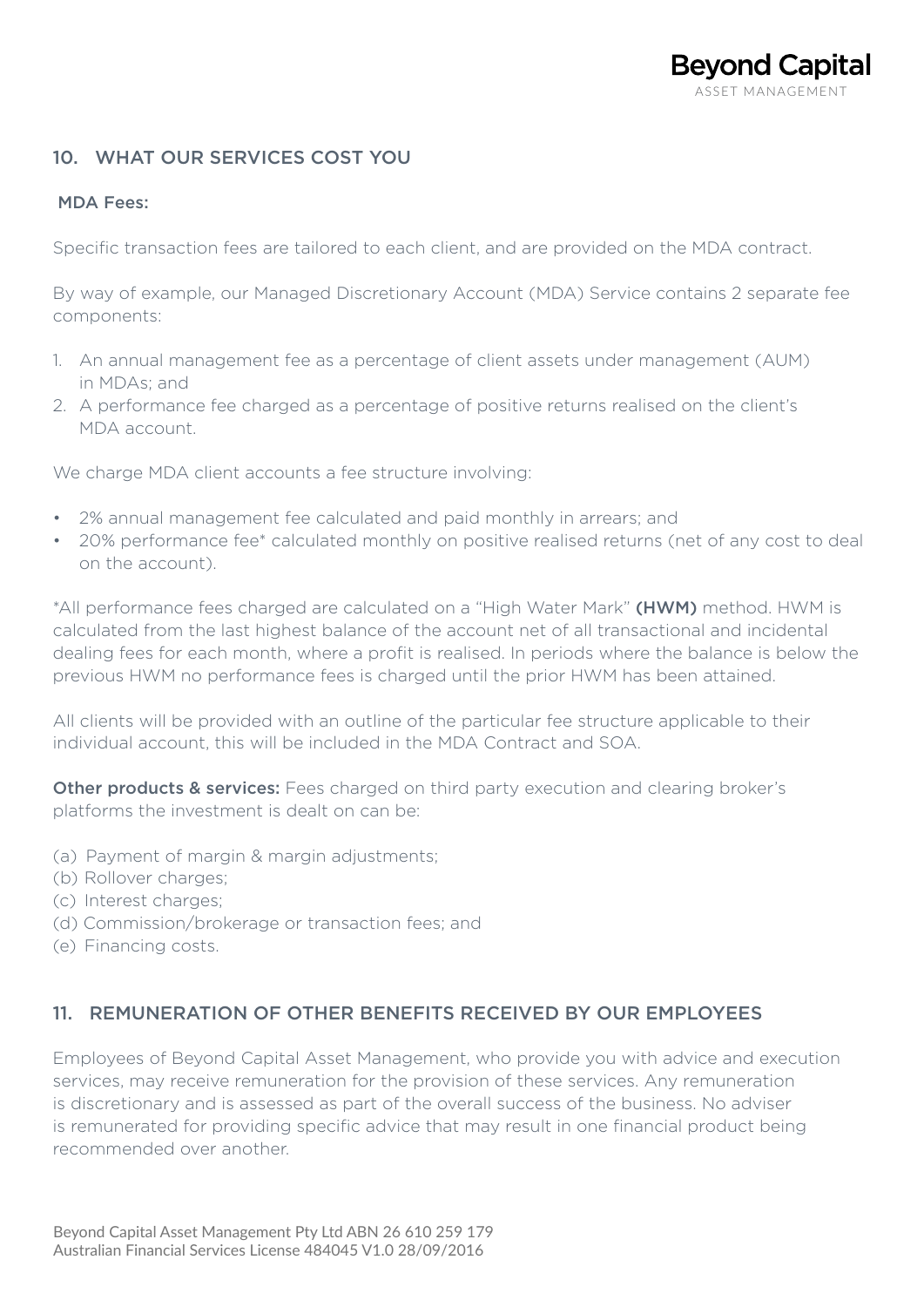# 12. REFERRAL BENEFITS FOR OTHER SERVICE PROVIDERS

You may have been referred to us by a service provider who may receive financial or nonfinancial benefits from us. These should have been disclosed to you by that service provider. Please note that such benefits will not impact transaction fees or margins payable for transactions undertaken with Beyond Capital Asset Management. We will provide details of any referral benefits that relate to your transactions on your reasonable request prior to us providing you with any of our financial services.

# 13. DISCLOSURE OF ANY RELEVANT CONFLICTS OF INTEREST

We do not have any relationships or associations which might influence us when providing you with our services. Should such a conflict arise then we will prioritise your interests as a client over our interests or the interests of associates and advise you accordingly.

# 14. MAKING A COMPLAINT

Beyond Capital Asset Management has an internal dispute resolution process in place to resolve any complaints or concerns you may have, quickly and fairly. These should be directed to our Complaints Officer who will seek to resolve your concern promptly within fourteen (14) days of receiving your communication. If your concern cannot be addressed within this time then we will seek to resolve your complaint within forty-five (45) days. Contact can be made by telephone, email or letter at the address and telephone numbers provided in this FSG.

Should you feel dissatisfied with the outcome proposed by our Complaints Officer or if your complaint has not been resolved within forty-five (45) days then you may escalate your complaint to the Australian Financial Complaints Authority (AFCA). AFCA is an ASIC approved external dispute resolution scheme. Beyond Capital Asset Management is a registered member of AFCA (Member # 38776)

AFCA can be reached via the below:

PHONE: 1800 931 678 POSTAL: GPO Box 3, Melbourne VIC 3001 (Australia). EMAIL: info@afca.org.au WEB: www.afca.org.au

You may also make a complaint via the ASIC Free call Infoline on 1300 300 630.

Please contact us before you make contact with the regulator or AFCA.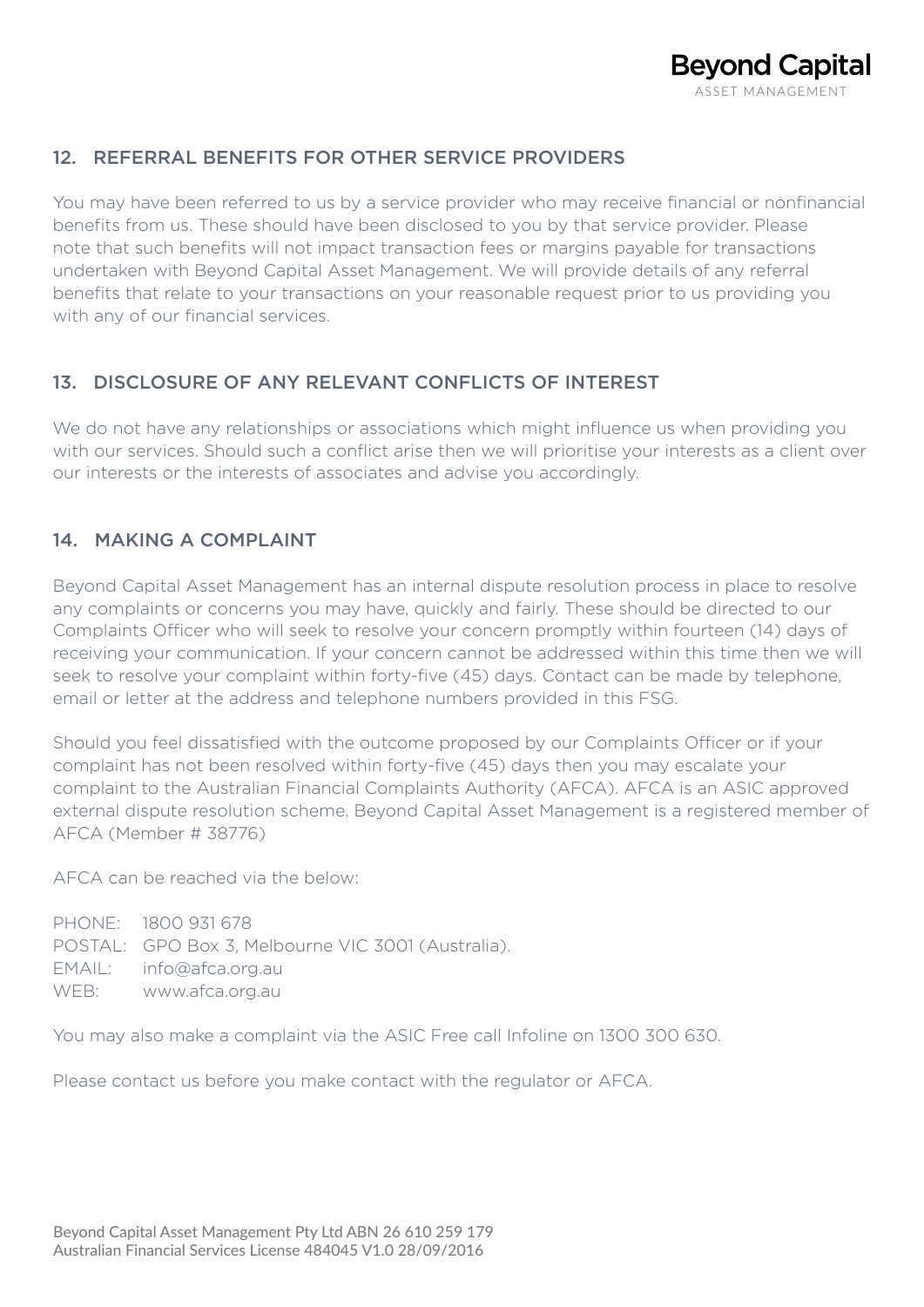# 15. COMPENSATION ARRANGEMENTS

We have professional indemnity insurance in place that complies with section 912B of the Corporations Act and ASIC RG126. The professional indemnity insurance policy provides coverage in the aggregate of up to \$5 million in accordance with regulatory requirements. The insurance policy covers work done for us by our representatives and employees after they cease to work for us.

# 16. OUR RECORD KEEPING OBLIGATIONS

We will maintain comprehensive and accurate records of your client transactions and advice provided to you. These documents will be retained for 7 years from the date of termination of your MDA Contract or for other products and services when you cease receiving these products and services. In addition to this we will maintain a record of your personal profile that includes any personal details that you provide to us. This may include information about your investment objectives, financial situation and needs, income and expenses, assets and liabilities as well as key contact details provided by you on your Investor Profile. We also keep a copy of any current or updated/superseded FSG & SOA that we provide to you. Other documents we will retain may include but not limited to:

(a) all sales documents;

- (b) file notes;
- (c) application forms;
- (d) recordings of meetings and telephone calls;
- (e) system records;
- (f) any written instructions given by a client;
- (g) change of details forms;
- (h) confirmations and other correspondence sent to or received from clients;
- (i) copies of any client identification documents such as driver's licence, passport and utility statements; and
- (j) all other transaction related documents received from the client (including those documents provided before they became a client).

All personal records will be retained in line with our Privacy policy outlined in Section 17 of this FSG.

# 17. OUR PRIVACY POLICY

We are committed to protecting your privacy. All personal information (as defined in the Privacy Act 1988 (Cth)) collected from you will be used and stored by us in accordance with our Privacy Policy. We have systems and processes in place which safeguard against the unauthorised use or disclosure of your personal information. A copy of our Privacy Policy can be provided free of charge to you upon request. Clients are able to access personal information retained by Beyond Capital Asset Management, if you wish to examine your personal file, please contact our compliance team on the details provided in section 3 above for this to be arranged.